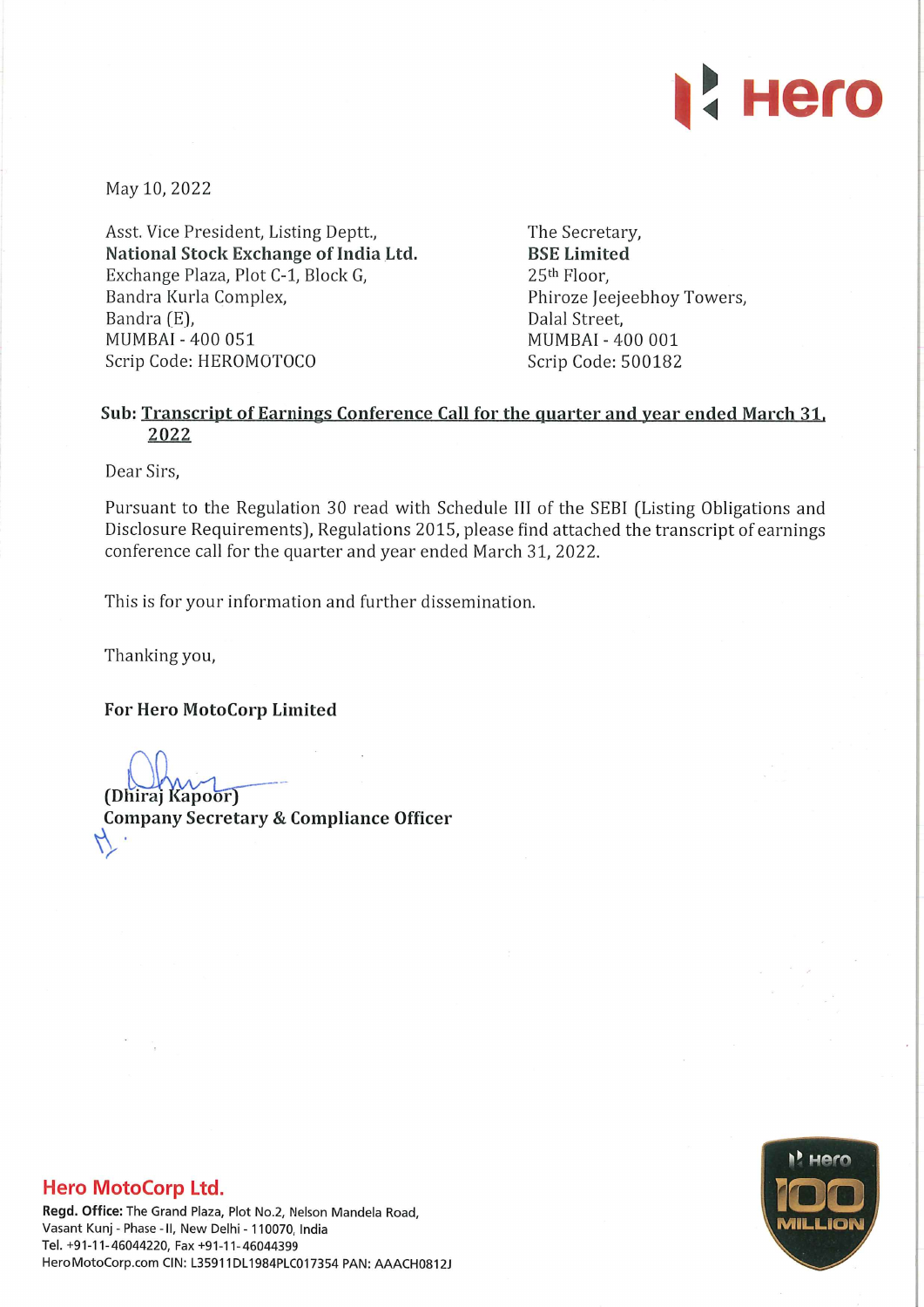## dHero MotoCorp Limited Q4 FY2022ResultsEqphgtgpeg "Ecn

May 04, 2022

## **ANALYST: MR. ANNAMALAI JAYARAJ -B&K SECURITIES**

**MANAGEMENT: NIRANJAN GUPTA** ±**CHIEF FINANCIAL OFFICER RANJIVJIT SINGH** ±**CHIEF GROWTH OFFICER SANJAY BHAN - HEAD OF GLOBAL BUSINESS SWADESH SRIVASTAVA - HEAD OF EMERGING MOBILITY BUSINESS UNIT UMANG KHURANA** ±**HEAD, INVESTOR RELATIONS & BUSINESS SUPPORT**